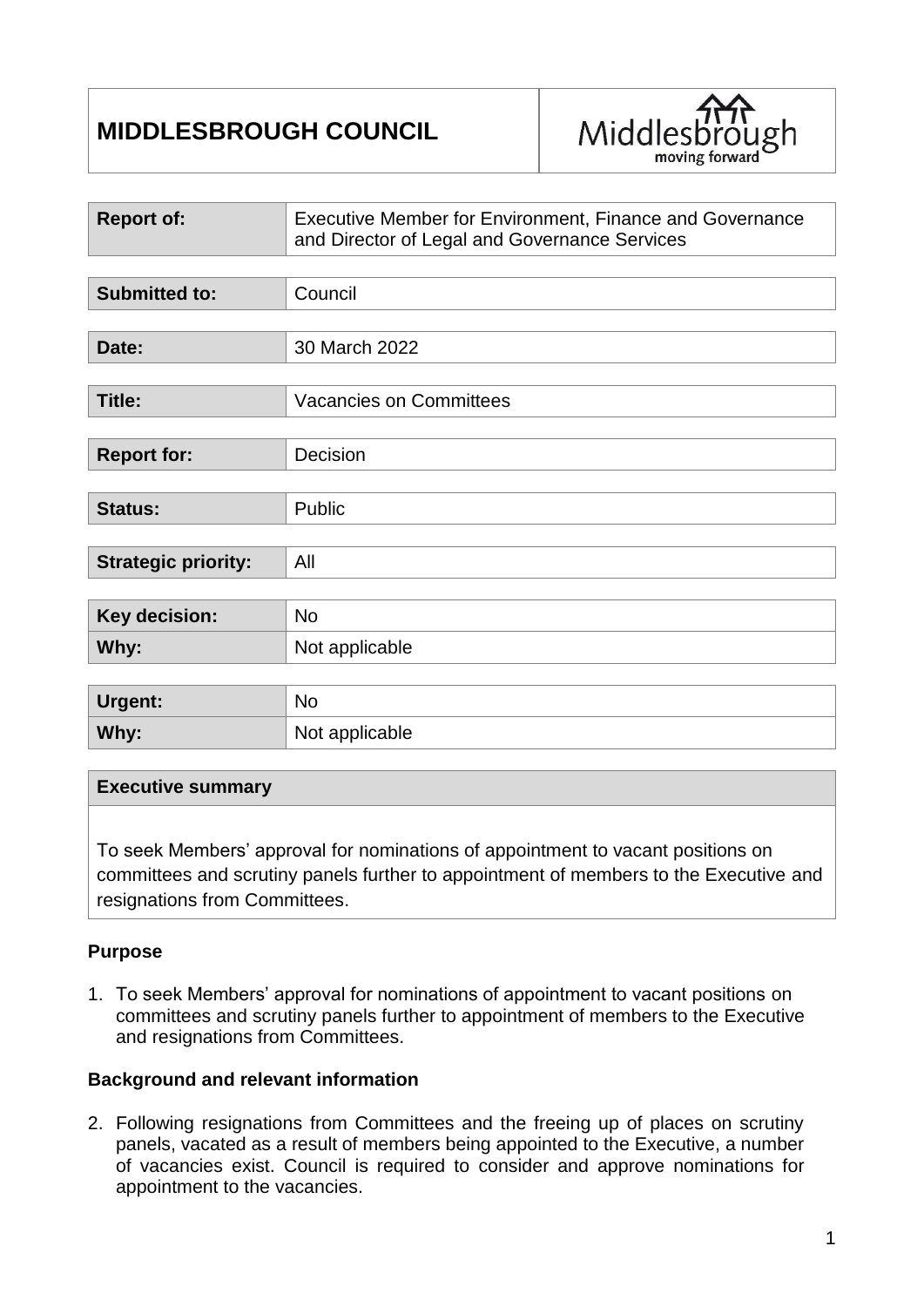### **What decision(s) are being recommended?**

3. That the Council:

Subject to receipt of nominations to the following vacancies, approves the places allocated in accordance with the wishes of the political groups and other councillors and fills the following vacancies:

The following vacancies resulted as a consequence of Councillor Coupe being appointed to the Executive. As all three Conservative councillors are members of the Executive, the following vacancies are open to all councillors who are not members of the Executive:

Children and Young Peoples Learning Scrutiny

1 Vacancy

--------------------------------------------------------------------------------------------------------------------

Durham Darlington Teesside Hambleton Richmondshire and Whitby (DDTHRW) STP Joint Overview and Scrutiny Committee

1 Vacancy

-------------------------------------------------------------------------------------------------------------------

Economic Development, Environment and Infrastructure Scrutiny Panel

1 Vacancy

-------------------------------------------------------------------------------------------------------------------

Health Scrutiny Panel

1 Vacancy

--------------------------------------------------------------------------------------------------------------------

Chair of Health Scrutiny Panel (must be a member of Health Scrutiny Panel)

1 Vacancy

--------------------------------------------------------------------------------------------------------------------

--------------------------------------------------------------------------------------------------------------------

South Tees Health Scrutiny Committee

1 Vacancy

Tees Valley Health Scrutiny Committee

1 Vacancy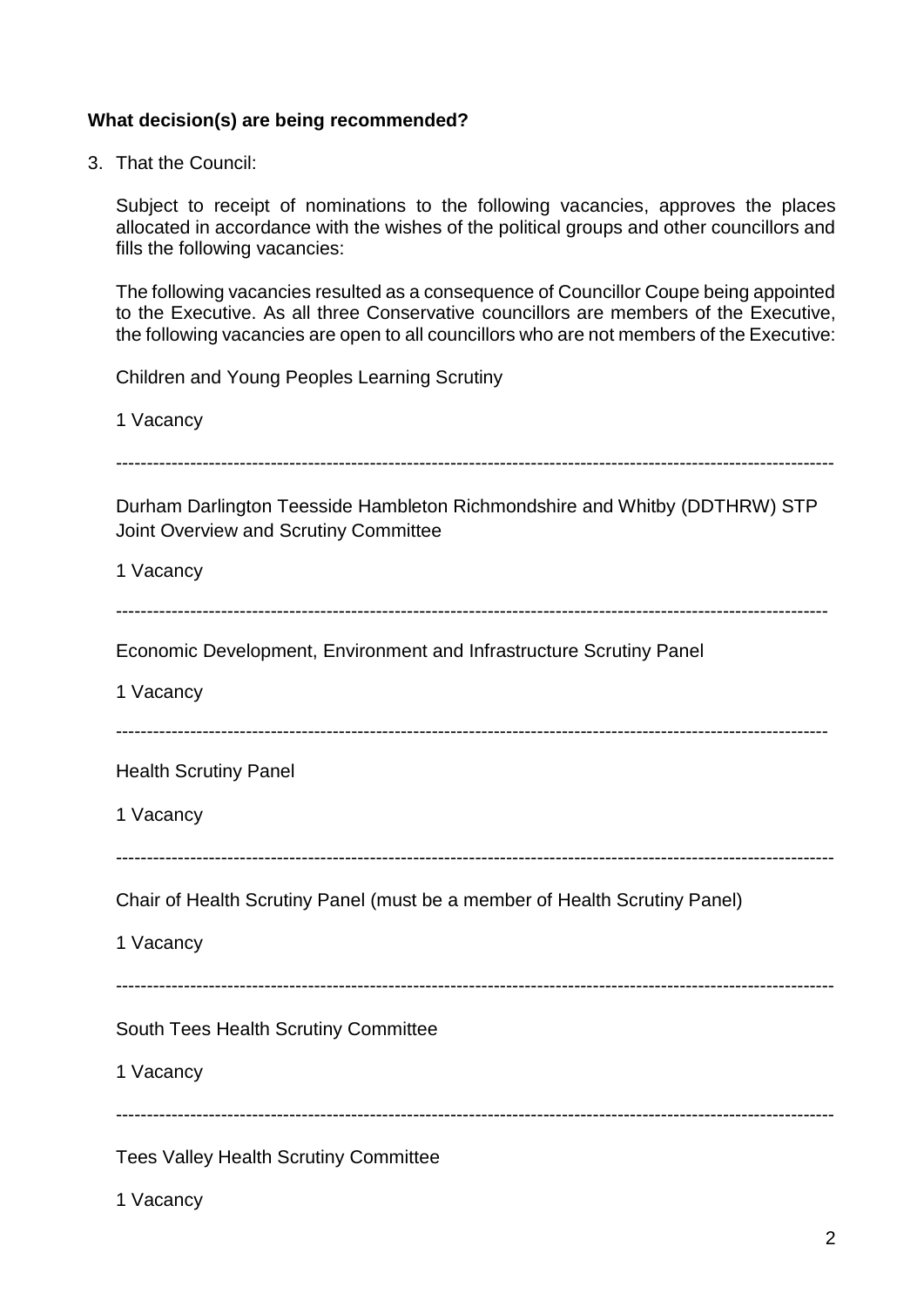--------------------------------------------------------------------------------------------------------------------

Overview and Scrutiny Board

This vacancy should go to the newly appointed Chair of Health Scrutiny Panel if they are not already a member of the Overview and Scrutiny Board.

--------------------------------------------------------------------------------------------------------------------

The following vacancies resulted as a consequence of the resignation of a MIG member from the committee. They are both open to MIG members initially. If there are no nominations from the MIG group, the vacancies are open to all members of the Council.

Corporate Parenting Board (Initially open to MIG members)

1 Vacancy

--------------------------------------------------------------------------------------------------------------------

Vice-Chair of Corporate Parenting Board (must be a member of Corporate Parenting Board)

1 Vacancy

--------------------------------------------------------------------------------------------------------------------

Planning and Development Committee (Initially open to MIG members)

1 Vacancy

--------------------------------------------------------------------------------------------------------------------

# **Rationale for the recommended decision(s)**

4. Council is required to appoint to any vacant places on Committees to ensure that all meetings will be quorate.

#### **Other potential decision(s) and why these have not been recommended**

5. Do Nothing: This option could result in meetings becoming inquorate and could result in the decision making process being delayed.

#### **Impact(s) of the recommended decision(s)**

#### *Legal*

6. The Local Government and Housing Act 1989 requires that the Council periodically reviews the political composition of the Council, and how this is applied to appointments to committees and sub-committees of the Council.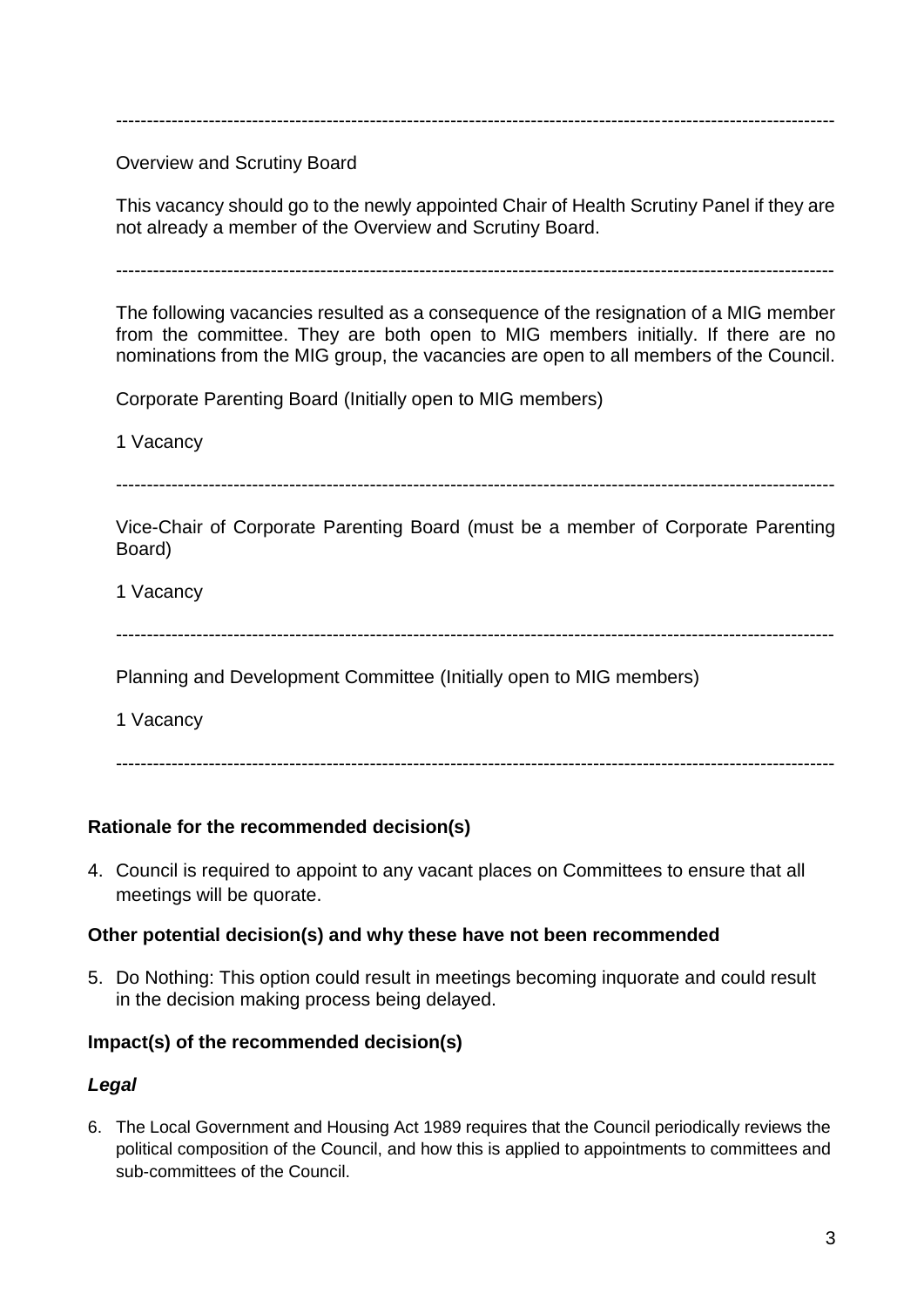- 7. The rules for securing political balance on committees and sub-committees appointed by local authorities are contained in sections 15 and 16 of the Act and the Local Government (Committees and Political Groups) Regulations 1990.
- 8. The Council is under a duty to:

(a) Ensure that the membership of those committees and sub-committees covered by the rules reflect the political composition of the Council, as far as practicable.

(b) Review the allocation of seats to political groups at or as soon as practical after the Annual Council meeting and at certain other specified times for example, as a result of changes in political balance or an increase in the number of committees established.

# *Strategic priorities and risks*

9. The relevant risks this decision would influence are cited below, with an explanation as to why they are relevant and how it would affect each risk.

| <b>Risk</b><br><b>No</b> | <b>Risk Description</b>                                                                                                                                                                                             | <b>Impact</b>                                                                                                                                                                                                                                                                                              |
|--------------------------|---------------------------------------------------------------------------------------------------------------------------------------------------------------------------------------------------------------------|------------------------------------------------------------------------------------------------------------------------------------------------------------------------------------------------------------------------------------------------------------------------------------------------------------|
| O8-054                   | Failure to adhere to Local Code of Corporate<br>Governance and deliver governance<br>improvements outlined in the Annual<br>Governance Statement.                                                                   | By ensuring that meetings are quorate<br>then the Council is ensuring that good<br>governance is in place and in line with the<br>requirements of the Council's constitution<br>so this would have a positive impact on<br>this risk.                                                                      |
| O8-055                   | If the Council doesn't respond effectively and<br>efficiently to legislative changes it could be in<br>breach of statutory duties in relation to service<br>delivery and fail to make the most of<br>opportunities. | The Council has a duty to ensure that the<br>membership of the committees and sub<br>committees are covered and is required to<br>appoint to any vacant places to ensure<br>that all meetings remain quorate. This will<br>have a positive impact on this risk as the<br>Council is fulfilling its duties. |

# *Human Rights, Equality and Data Protection*

# 10.Not applicable

# *Financial*

11.There are no financial implications arising from the content of this report.

# **Actions to be taken to implement the recommended decision(s)**

| <b>Action</b>             | <b>Responsible Officer</b>   | <b>Deadline</b> |
|---------------------------|------------------------------|-----------------|
| Add Members to Committees | Democratic Services Officers | 7 April 2023    |

# **Appendices**